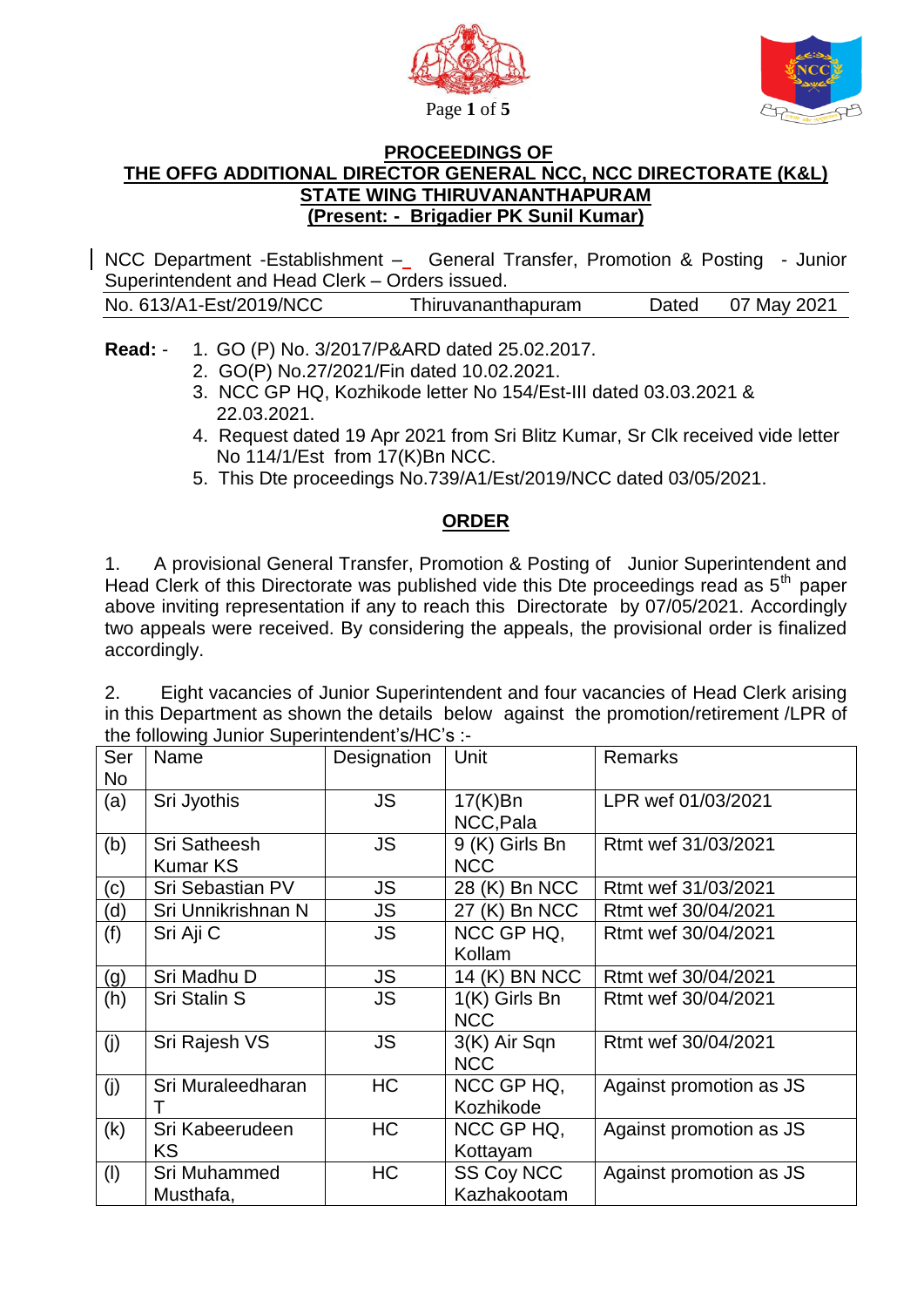



| (m) | Sri Bhupesh AG | 7U | NCC GP HQ. | Against promotion as JS |
|-----|----------------|----|------------|-------------------------|
|     |                |    | Ernakulam  |                         |

3 Sri Muraleedharan T, Head Clerk, NCC GP HQ, Kozhikode vide letter cited 3<sup>rd</sup> above has requested for relinquishment of his promotion to JS. Subsequently vide letter dated 22.03.2021 has requested for cancellation of relinquishment of his promotion as JS and Sri Blitz Kumar B, Senior Clerk 17(K) BN NCC vide letter cited vide letter cited  $4<sup>th</sup>$ above requested for cancellation of relinquishment of his promotion which are accepted.

4. In order to fill up the aforesaid vacancies, following promotions who are on the seniority is here by ordered as against their names each with immediate effect :-

(a) **Sri Muraleedharan T** ,Head Clerk(PEN 385443), GP HQ Kozhikode is provisionally promoted to the cadre of Junior Superintendent in the scale of pay of Rs 43400-91200/-.

(b) **Sri Kabeerudeen KS,** Head Clerk,(PEN 407209), NCC GP HQ, Kottayam is provisionally promoted to the cadre of Junior Superintendent in the scale of pay of Rs 43400-91200/-.

(c) **Sri Muhammed Musthafa,** Head Clerk (PEN 402134), SS Coy NCC, Kazhakootam is provisionally promoted to the cadre of Junior Superintendent in the scale of pay of Rs 43400-91200/-.

(d) **Sri Bhupesh AG,** Head Clerk,(PEN 395792) NCC GP HQ Ernakulam is provisionally promoted to the cadre of Junior Superintendent in the scale of pay of Rs 43400-91200/-.

(e) **Sri Blitz Kumar B,** Senior Clerk**,** (PEN 396022) 17 (K) BN NCC is provisionally promoted to the cadre of Head Clerk in the scale of pay of 39300- 83000/- and further provisionally promoted to the cadre of Junior Superintendent in the scale of pay of Rs 43400-91200/-.

(f) **Sri Sudhakaran K,** Senior Clerk,(PEN 418812) 10(K)BN NCC is provisionally promoted to the cadre of Head Clerk in the scale of pay of 39300- 83000/- and further provisionally promoted to the cadre of Junior Superintendent in the scale of pay of Rs 43400-91200/-.

(g) **Sri Gopakumar AR,** Senior Clerk,(PEN 418271) NCC GP HQ, Kottayam is provisionally promoted to the cadre of Head Clerk in the scale of pay of 39300- 83000/- and further provisionally promoted to the cadre of Junior Superintendent in the scale of pay of Rs 43400-91200/-.

(h) **Sri Sivakumar PV,** Senior Clerk,(PEN 396096) NCC GP HQ, Kottayam is provisionally promoted to the cadre of Head Clerk in the scale of pay of 39300- 83000/- and further provisionally promoted to the cadre of Junior Superintendent in the scale of pay of Rs 43400-91200/-.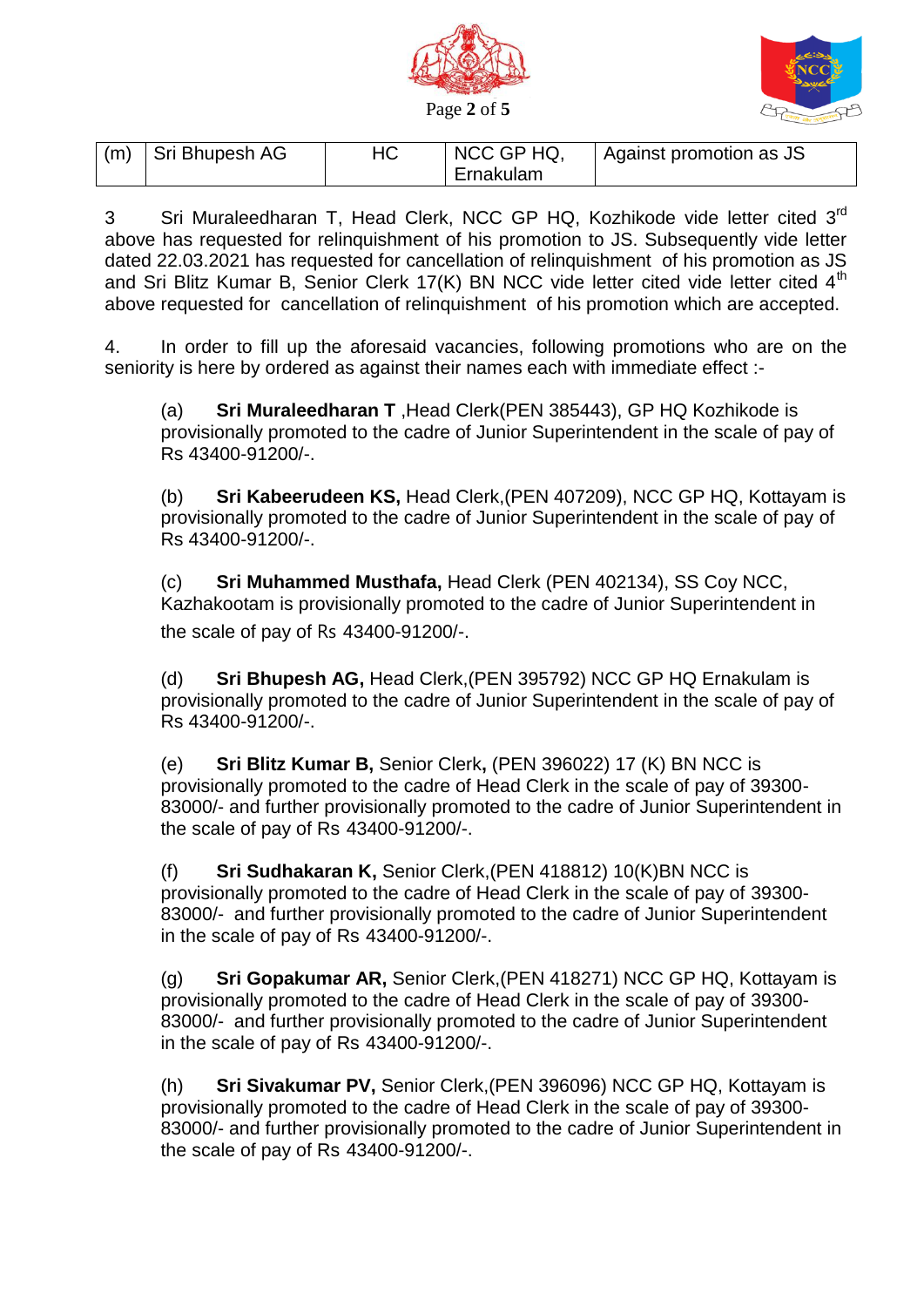



(j) **Sri Shaji AK,** Senior Clerk,(PEN 385383) 1(K) Girls (I) Coy NCC is provisionally promoted to the cadre of Head Clerk in the scale of pay of Rs 39300- 83000/-.

(k) **Sri Narayana Pillai KM,** Senior Clerk,(PEN 395777) 8 (K) Bn NCC is provisionally promoted to the cadre of Head Clerk in the scale of pay of Rs 39300-83000/-.

(l) **Sri Biju Varghese AT,** Senior Clerk,(PEN 418120) 1 (K) Girls (I) Coy NCC is provisionally promoted to the cadre of Head Clerk in the scale of pay of Rs 39300-83000/-.

(m) **Sri Kurian Jose,** Senior Clerk,(PEN 418195), NCC GP HQ, Kottayam is provisionally promoted to the cadre of Head Clerk in the scale of pay of Rs 39300- 83000/-.

5. Consequent to the above promotions, the following transfers and postings are ordered to fill the arising vacancies :-

| S. No | PEN, Name, Designation and present Office                                                                                                          | <b>Transferred/Posted to</b>               |
|-------|----------------------------------------------------------------------------------------------------------------------------------------------------|--------------------------------------------|
| (a)   | PEN 385439, Sri Rajendra Kumar UK, Jr Supdt,<br>7(K) Girls Bn NCC, Thrissur (Transfer on request)                                                  | 28(K)BN NCC, Ottappalam                    |
| (b)   | PEN 396213, Sri Shaji K, Jr Supdt, 33(K)Bn NCC,<br>Nedumkandam (Transfer on request)                                                               | NCC GP HQ, Kollam                          |
| (c)   | PEN 385443, Sri Muraleedharan T, HC, NCC<br>GPHQ, Kozhikode (on promotion as JS)                                                                   | 9(K) Girls Bn NCC, Kozhikode               |
| (d)   | PEN 407209, Sri.Kabeerudeen KS, HC, NCC GP<br>HQ, Kottayam (On promotion as JS)                                                                    | 3(K) Air Sqn NCC, Ernakulam                |
| (e)   | PEN 402134, Sri Muhammed Musthafa, HC, SS<br>Coy NCC, Kazhakootam (On promotion as JS)                                                             | 14(K)Bn NCC, Pathanamthitta                |
| (f)   | PEN 395792, Sri Bhupesh AG, HC, NCC GP HQ<br>Ernakulam (On promotion as JS)                                                                        | 33(K)Bn NCC, Nedumkandam                   |
| (g)   | PEN 396022, Sri Blitz Kumar B, Senior Clerk,<br>17 (K) Bn NCC (On promotion as JS) On medical<br>ground will be reviewed on completion of one year | 17(K) Bn NCC, Pala                         |
| (h)   | PEN 418812, Sri Sudhakaran K, Senior Clerk,<br>10(K) Bn NCC (On promotion as JS)                                                                   | 1(K) Girls Bn NCC,<br>Sasthamangalam, TVPM |
| (j)   | PEN 418271, Sri Gopakumar AR, Senior Clerk<br>NCC Gp HQ, Kottayam (On promotion as JS)                                                             | 27 (K) Bn NCC, Palakkad                    |
| (k)   | PEN 396096, Sri Sivakumar PV, Senior Clerk,<br>NCC GP HQ Kottayam (On promotion as JS)                                                             | 7(K)Girls Bn NCC, Thrissur                 |
| (1)   | PEN 385383, Shaji AK, Senior Clerk, 1(K) Girls (I)<br>Coy NCC (On promotion as HC)                                                                 | NCC GP HQ, Ernakulam                       |
| (m)   | PEN 395777, Narayana Pillai KM, 8(K)Bn NCC(On<br>promotion as HC)                                                                                  | SS Coy NCC, Kazhakootam                    |
| (n)   | PEN 418120, Biju Varghese AT, Senior Clerk<br>1(K)Girls Indp Coy (On promotion as HC)                                                              | NCC GP HQ, Kozhikode                       |
| (0)   | PEN 418195, Kurian Jose, Senior Clerk, NCC GP<br>HQ, Kottayam (On promotion as HC)                                                                 | NCC GP HQ, Kottayam                        |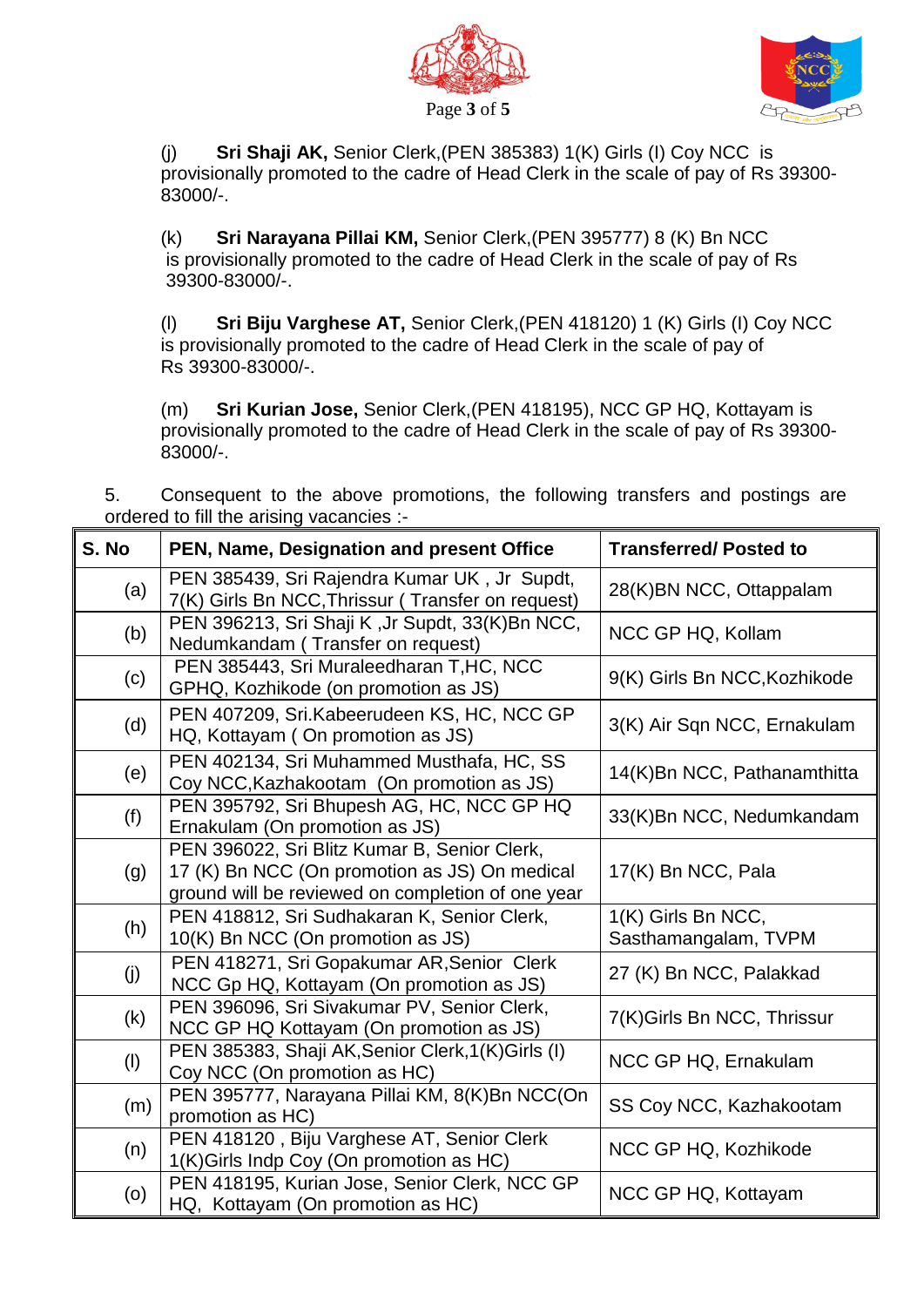



6. Necessary entries will be made in the service book of the individual concerned under proper attestation.

7. TA/DA and joining time is admissible as per rules.

8. All promoted employees will be under probation for a period of one year on duty within a continuous period of two years of service.

9. The actual date of relief / joining duty should be reported to this Directorate immediately.

10. The following applications for General Transfer are kept in queue and will be considered in the next arising vacancy :-

| S. No | Name of Office<br>(Choice station) | Name of individual in<br>queue in 1 <sup>st</sup> position | Name of<br>individual in<br>queue in 2 <sup>nd</sup><br>Position |
|-------|------------------------------------|------------------------------------------------------------|------------------------------------------------------------------|
|       | NCC Gp HQ, Kollam                  | Sri Anil Kumar P, JS,<br>NCC Gp HQ, TVPM                   | Nil                                                              |
| 2.    | 15 (K) Bn NCC,<br>Thiruvalla       | Sri Sivakumar TR, JS,<br>22 (K) Bn NCC, Eloor              | Nil                                                              |

Sgd/

Offg Additional Director General NCC

To,

All NCC Group HQ's, Units & SS Coy NCC (Through Official Website)

- (a) File
- (b) A2 Section
- (c) A3 Section
- (d) IT-Cell for publishing in NCC Dte website
- (e) SF

Internal :-<br>
Approved for issue

**SREEJITH.R** PEN384880 Senior Superintendent NCCDirectorate(K&L)